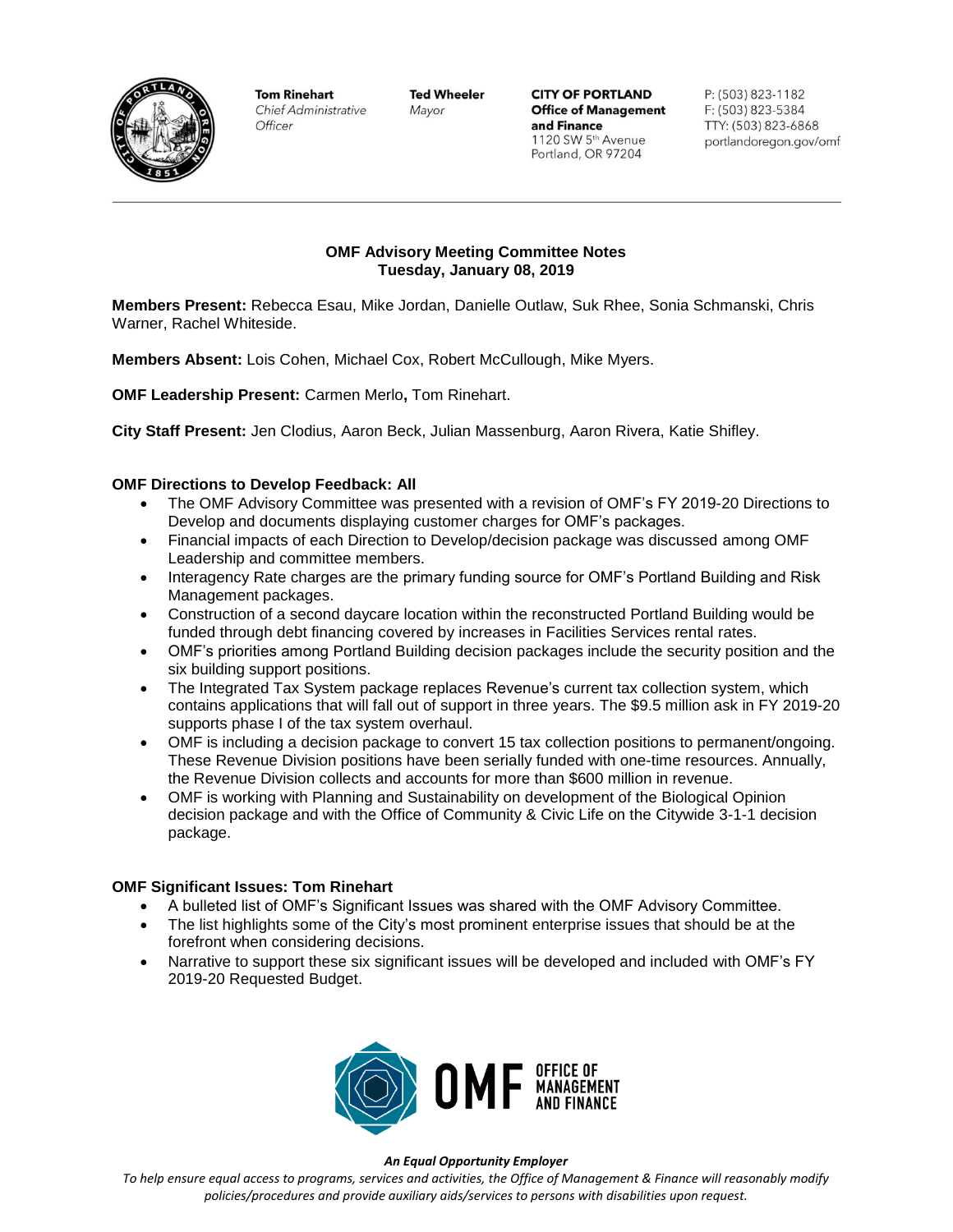# **OMF FY 2019-20 Requested Budget Draft directions to develop packages**  January 8, 2019 WORKING DRAFT

| Bureau/                   | <b>Package Title</b>                                                                                                                                                                                                                                                                                                                                                                                                                                                                                                                                                                                       | <b>Funding</b>                                                                 | <b>Amount</b> | <b>FTE</b> |
|---------------------------|------------------------------------------------------------------------------------------------------------------------------------------------------------------------------------------------------------------------------------------------------------------------------------------------------------------------------------------------------------------------------------------------------------------------------------------------------------------------------------------------------------------------------------------------------------------------------------------------------------|--------------------------------------------------------------------------------|---------------|------------|
| <b>Division</b>           | <b>Package Description</b>                                                                                                                                                                                                                                                                                                                                                                                                                                                                                                                                                                                 | <b>Source</b>                                                                  |               |            |
| DAM-<br><b>Facilities</b> | 6 new positions for the reconstructed Portland Building<br>The Portland Building reconstruction project will result in programmatic<br>additions and changes, and additional building maintenance requirements.<br>Facilities Services has identified the need for six additional positions to meet the<br>service levels required of the new building.                                                                                                                                                                                                                                                    | Ongoing<br>increase in<br><b>Facilities</b><br><b>Services</b><br>rental rates | \$1,042,404   | 6.0        |
|                           | This includes administration of the standardized furniture program, many<br>additional large conference rooms, event spaces, and common areas, kitchens,<br>the micro-market, the fitness center, and all associated furnishings, equipment,<br>and appliances. A Program Coordinator will administer these programs and will<br>be supported by two Utility Workers.                                                                                                                                                                                                                                      |                                                                                |               |            |
|                           | An additional Dispatcher will also be needed to staff the new 1 <sup>st</sup> floor reception<br>area to serve as building navigator for employees and guests.                                                                                                                                                                                                                                                                                                                                                                                                                                             |                                                                                |               |            |
|                           | Lastly, two additional Facilities Maintenance Technicians (FMTs) are required to<br>perform preventive and corrective maintenance on building systems in order to<br>keep the building comfortable, safe, and in good repair.                                                                                                                                                                                                                                                                                                                                                                              |                                                                                |               |            |
|                           | The Program Coordinator and the Utility Workers will also provide services to<br>the 1900 Building and City Hall.                                                                                                                                                                                                                                                                                                                                                                                                                                                                                          |                                                                                |               |            |
| DAM-<br><b>Facilities</b> | <b>Facilities Security Manager</b><br>Providing safe and secure facilities for employees and the public is part of<br>Facilities Services' core mission and a basic service level expectation of<br>building occupants. A Facilities Security Manager would oversee the daily<br>operations of security services for OMF-managed facilities, advises City leaders<br>on near-term and emergent security threats, and develops security strategy,<br>policy, plans, and procedures. The manager would also conduct security-<br>related investigations including workplace violence, thefts, and vandalism. | Ongoing<br>increase in<br><b>Facilities</b><br><b>Services</b><br>rental rates | \$230,671     | 1.0        |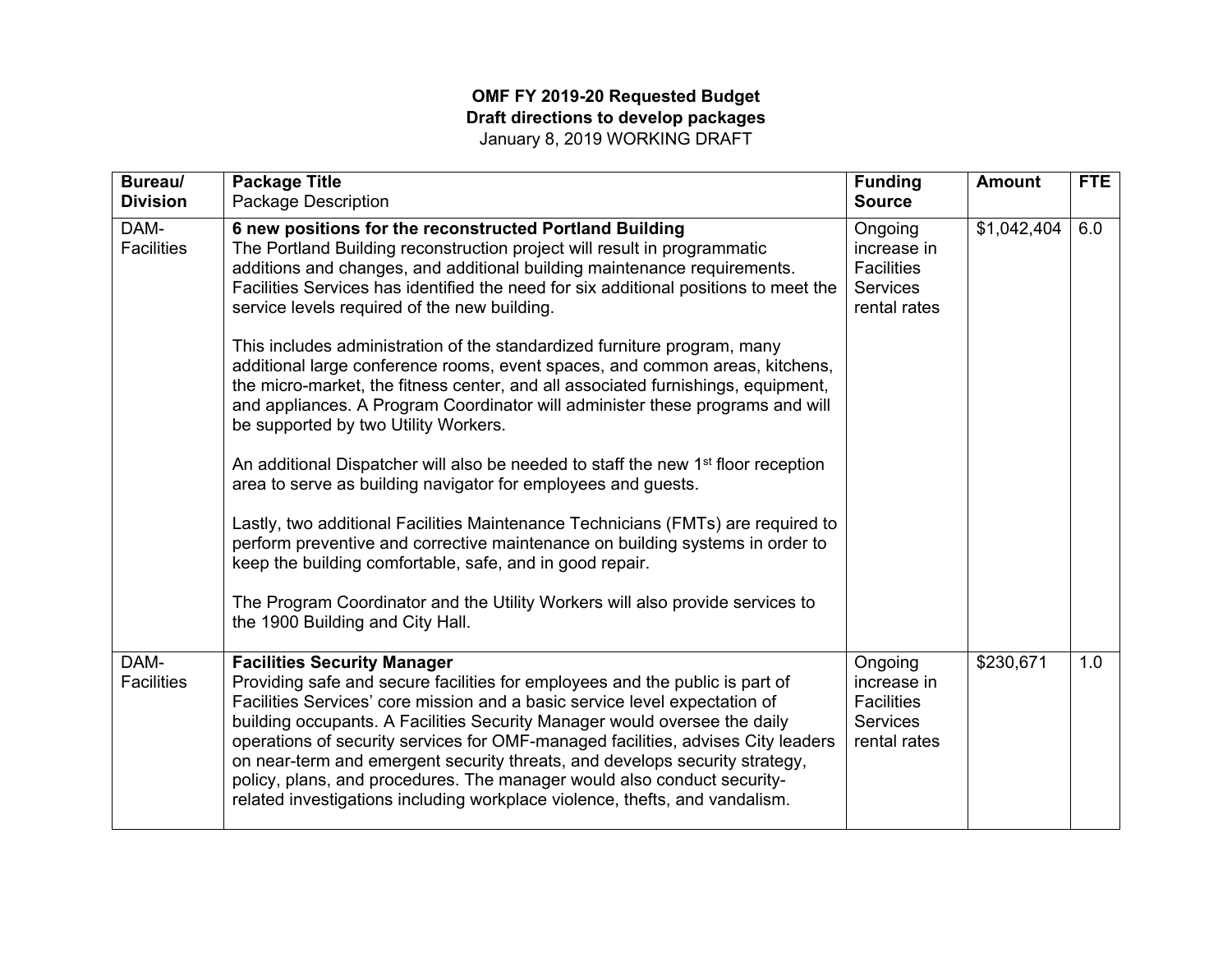| <b>Bureau/</b>  | <b>Title</b><br>Package | <b>undinc</b> | Amount | ---<br>. . |
|-----------------|-------------------------|---------------|--------|------------|
| <b>Division</b> | Package Description     | Source        |        |            |

| DAM-<br><b>Facilities</b>     | Portland Building technology operations, maintenance, and replacement<br>In the Fall BMP Council approved adding a technology package to the scope<br>of the Portland Building reconstruction project. The project has three<br>components. These include audio/visual technologies for meeting rooms, a<br>meeting room scheduling system, and a digital signage system.<br>This package would fund the ongoing operations, maintenance and<br>replacement associated with these three technologies. Included in these<br>costs are two positions which would be in BTS, but charged to DAM -<br>Facilities, to maintain the systems. An annual allocation for funding<br>replacement will allow these systems to be replaced on regular cycles and<br>prevent them from becoming obsolete. Funding of the ongoing operations,<br>maintenance, and replacement associated with these three technologies will<br>be critical to their continued success in the reconstructed building.                                         | Ongoing<br>increase in<br><b>Facilities</b><br><b>Services</b><br>rental rates | \$779,000            | 2.0            |
|-------------------------------|--------------------------------------------------------------------------------------------------------------------------------------------------------------------------------------------------------------------------------------------------------------------------------------------------------------------------------------------------------------------------------------------------------------------------------------------------------------------------------------------------------------------------------------------------------------------------------------------------------------------------------------------------------------------------------------------------------------------------------------------------------------------------------------------------------------------------------------------------------------------------------------------------------------------------------------------------------------------------------------------------------------------------------|--------------------------------------------------------------------------------|----------------------|----------------|
| DAM-<br><b>Facilities</b>     | Portland Building appliances and furniture replacement<br>The reconstructed Portland Building will have much more furniture and<br>appliances as a result of more shared spaces in the building and more<br>employees. Furniture and appliances will be standardized throughout the<br>building. Furniture includes the system of work spaces employees will work<br>in. As a result, there is a need to have the furniture and appliances managed<br>centrally by DAM-Facilities. In the past bureaus purchased, managed and<br>replaced their own furniture and appliances, but without dedicated funding<br>sources and systematic and coordinated plans.<br>This package would fund an annual allocation for replacement and allow the<br>furniture and appliances to be replaced on regular cycles to prevent them<br>from becoming obsolete, costly to maintain, or subject to breakdown.<br>Funding replacement of furniture and appliances will be critical to the<br>continued success of the reconstructed building. | Ongoing<br>increase in<br><b>Facilities</b><br><b>Services</b><br>rental rates | \$858,000            | $\overline{0}$ |
| DAM-<br><b>Facilities and</b> | Second childcare center in Portland Building<br>It has always been envisioned that the Child Development program would                                                                                                                                                                                                                                                                                                                                                                                                                                                                                                                                                                                                                                                                                                                                                                                                                                                                                                         | Debt with<br>debt service                                                      | One-time<br>costs of | $\overline{0}$ |
| <b>BHR</b>                    | relocate back into the Portland Building. During the Council session in which                                                                                                                                                                                                                                                                                                                                                                                                                                                                                                                                                                                                                                                                                                                                                                                                                                                                                                                                                  | covered by                                                                     | \$2.1 million        |                |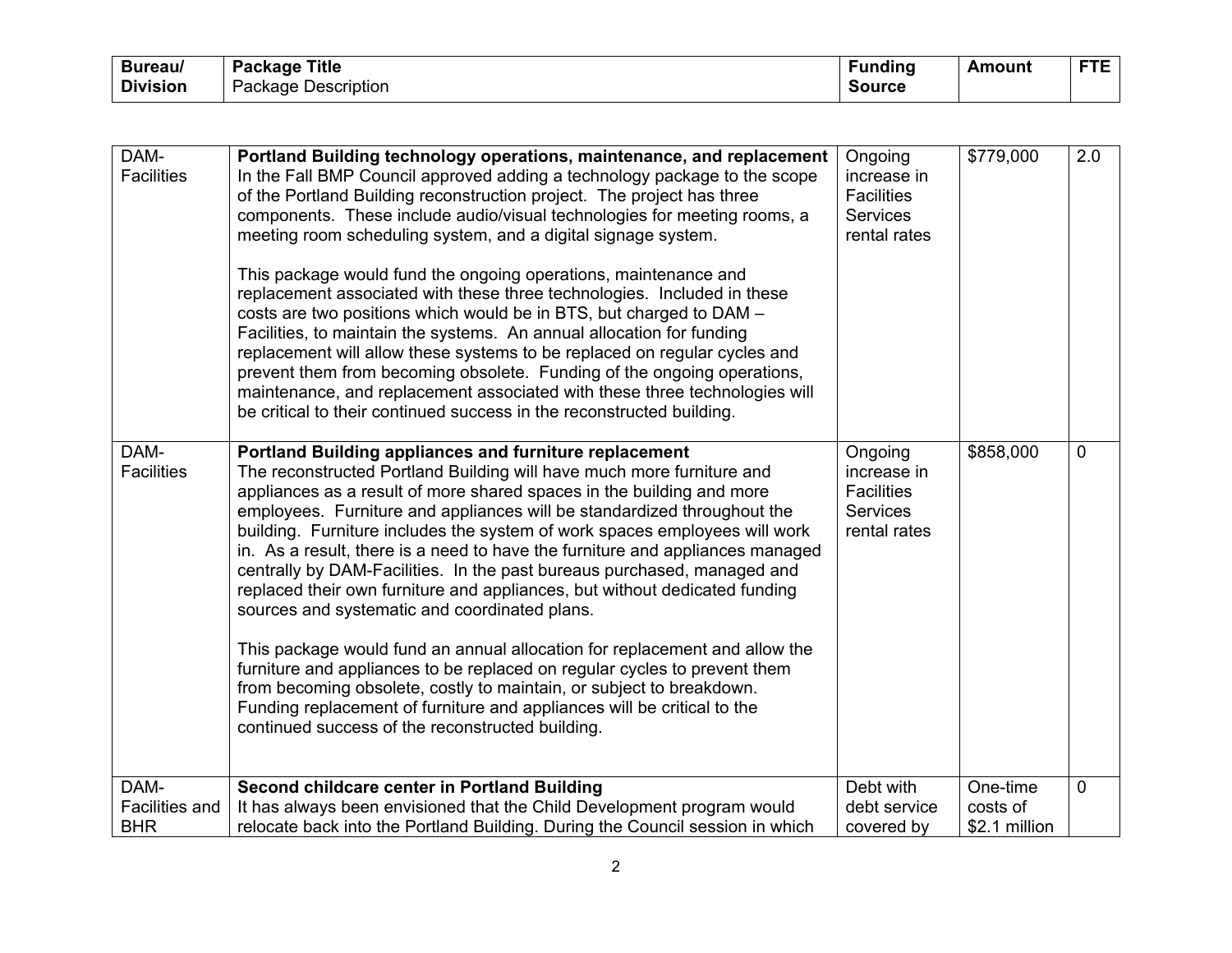| Bureau/<br><b>Division</b>                               | <b>Package Title</b><br><b>Package Description</b>                                                                                                                                                                                                                                                                                                                                                                                                                                                                                                                                                                                                                                                                                                                                                                                                                                                | <b>Funding</b><br><b>Source</b>                                                                    | <b>Amount</b>                                                  | <b>FTE</b>  |
|----------------------------------------------------------|---------------------------------------------------------------------------------------------------------------------------------------------------------------------------------------------------------------------------------------------------------------------------------------------------------------------------------------------------------------------------------------------------------------------------------------------------------------------------------------------------------------------------------------------------------------------------------------------------------------------------------------------------------------------------------------------------------------------------------------------------------------------------------------------------------------------------------------------------------------------------------------------------|----------------------------------------------------------------------------------------------------|----------------------------------------------------------------|-------------|
|                                                          |                                                                                                                                                                                                                                                                                                                                                                                                                                                                                                                                                                                                                                                                                                                                                                                                                                                                                                   |                                                                                                    |                                                                |             |
|                                                          | the lease agreement for the Crown Plaza space was approved, the concept<br>was reiterated at that time and enthusiastically supported by Council. The<br>development of the conceptual designs and construction documents for the<br>SE corner of the reconstructed building have always included a childcare<br>center. But, the programming was just to construct the shell for the space,<br>not the tenant improvements. This package will fund the construction of the<br>tenant improvements. Design costs were funded in the Fall BMP. The<br>second center at Crown Plaza will assist the City in meeting the current<br>demand for childcare by city employees.                                                                                                                                                                                                                          | increase in<br><b>Facilities</b><br><b>Services</b><br>rental rates                                | debt<br>financed<br>over 7<br>years and<br>\$58,000<br>ongoing |             |
| DAM-<br><b>Facilities</b>                                | Fourth and Montgomery Building cash funding requirements<br>The FY 2018-19 Adopted Budget included a budget note where Council<br>directed OMF to fund the FY 2018-19 cash contribution and financing<br>requirements for the Fourth and Montgomery (formerly Jasmine Block) project<br>from Facilities Services Operating Fund reserves. Then upon Council<br>approval of the development agreement and finalization of the downtown core<br>tenancy study directed by Resolution 37274, OMF would request<br>reimbursement from the appropriate tenant fund.<br>The development agreement and tenancy study have been finalized and the<br>Bureau of Planning and Sustainability has been recommended as the tenant<br>of the building.<br>Therefore, OMF is requesting from the General Fund in the FY 2019-20<br>budget process \$1,853,017 for the cash funding requirements of the project. | Cash from<br>the General<br>Fund                                                                   | \$1,853,017                                                    | $\mathbf 0$ |
|                                                          | This includes funding for the City's 5% cash contribution requirement to the<br>project and interim financing costs.                                                                                                                                                                                                                                                                                                                                                                                                                                                                                                                                                                                                                                                                                                                                                                              |                                                                                                    |                                                                |             |
| CAO-<br>Strategic<br>Projects &<br>Opportunities<br>Team | Citywide 311 Program<br>This decision package funds the first phase of a Citywide 311 Program which<br>would be fully implemented through a three-year, multi-bureau partnership.<br>The goals of the Citywide 311 Program are to<br>Advance the City's efforts to provide equitable, high-quality<br>1.<br>information and services to all community members, businesses<br>and visitors and                                                                                                                                                                                                                                                                                                                                                                                                                                                                                                     | Existing<br>bureau<br>revenue,<br>ongoing<br>increase<br>(including GF<br>resources),<br>and an IA | Estimated<br>\$1.3 million                                     | 9.0         |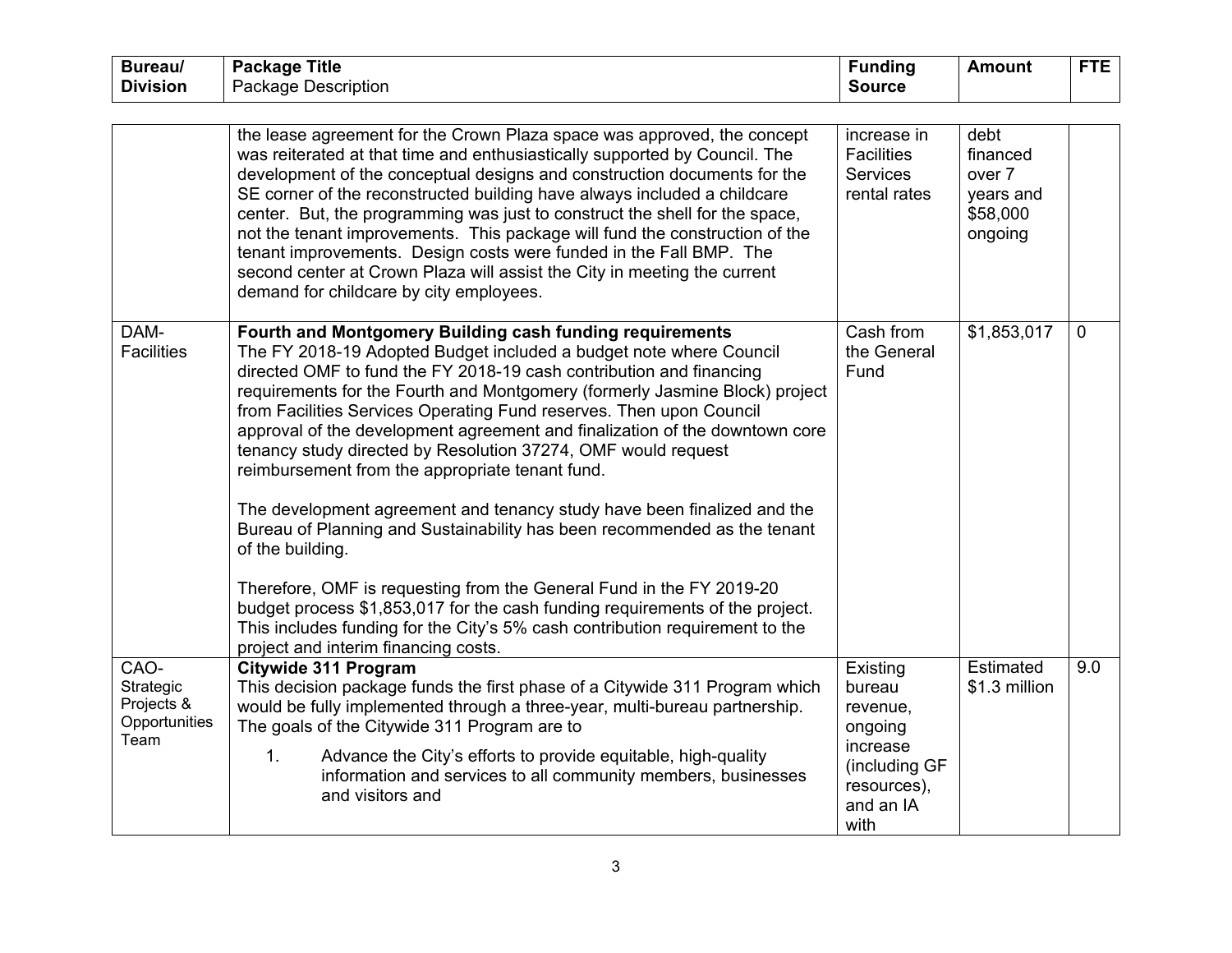| Bureau/                                                  | <b>Package Title</b>                                                                                                                                                                                                                                                                                                                                                                                                                                                                                                                                                                                                                                                                                                                                                                                                                                                                                                                                                                                                                                                                                                                                                                                                                                                                                                                                                                | <b>Funding</b>                                                                                                                                                                                                       | <b>Amount</b>                                                                                                                                                                                    | <b>FTE</b>         |
|----------------------------------------------------------|-------------------------------------------------------------------------------------------------------------------------------------------------------------------------------------------------------------------------------------------------------------------------------------------------------------------------------------------------------------------------------------------------------------------------------------------------------------------------------------------------------------------------------------------------------------------------------------------------------------------------------------------------------------------------------------------------------------------------------------------------------------------------------------------------------------------------------------------------------------------------------------------------------------------------------------------------------------------------------------------------------------------------------------------------------------------------------------------------------------------------------------------------------------------------------------------------------------------------------------------------------------------------------------------------------------------------------------------------------------------------------------|----------------------------------------------------------------------------------------------------------------------------------------------------------------------------------------------------------------------|--------------------------------------------------------------------------------------------------------------------------------------------------------------------------------------------------|--------------------|
| <b>Division</b>                                          | <b>Package Description</b>                                                                                                                                                                                                                                                                                                                                                                                                                                                                                                                                                                                                                                                                                                                                                                                                                                                                                                                                                                                                                                                                                                                                                                                                                                                                                                                                                          | <b>Source</b>                                                                                                                                                                                                        |                                                                                                                                                                                                  |                    |
|                                                          |                                                                                                                                                                                                                                                                                                                                                                                                                                                                                                                                                                                                                                                                                                                                                                                                                                                                                                                                                                                                                                                                                                                                                                                                                                                                                                                                                                                     |                                                                                                                                                                                                                      |                                                                                                                                                                                                  |                    |
|                                                          | 2.<br>Provide valuable data and insights into the community's needs and<br>interests, allowing Bureaus and City Council to make more<br>informed service and outreach decisions.                                                                                                                                                                                                                                                                                                                                                                                                                                                                                                                                                                                                                                                                                                                                                                                                                                                                                                                                                                                                                                                                                                                                                                                                    | Multnomah<br>County                                                                                                                                                                                                  |                                                                                                                                                                                                  |                    |
|                                                          | The Citywide 311 Program would provide a single point of contact for<br>community members to access City government and the services it provides.<br>The program's staff will help community members find information, report<br>issues, and request City services online, over the phone and in-person at City<br>buildings. The program would also provide information and referral services to<br>the community for other local government, community and social services,<br>including vital and time sensitive public notification in emergency and disaster.                                                                                                                                                                                                                                                                                                                                                                                                                                                                                                                                                                                                                                                                                                                                                                                                                  |                                                                                                                                                                                                                      |                                                                                                                                                                                                  |                    |
| CAO-<br>Strategic<br>Projects &<br>Opportunities<br>Team | FEMA Biological Opinion Compliance/Floodplain Management Update<br>During the last two Fiscal Years, the Council approved budget requests for a<br>multi-bureau effort to respond to the NMFS ruling on the FEMA program to<br>both maintain Portland's participation in the NFIP and to leverage<br>improvements in Portland's flood management approaches and outcomes.<br>The early work investigated options and the team is formulating work plans to<br>shift from current floodplain management practices that focus on protecting<br>property from flood damage, to ones focused on utilizing the natural flood<br>management functions of floodplains and to develop regulations and<br>programs that prepare residents, business, and the City to respond or adapt<br>to climate change.<br>To continue these efforts, the Council directs OMF to develop a budget<br>proposal to continue this cooperative multi-bureau effort, to support<br>environmentally and economically resilient and equitable floodplain<br>management.<br>In FY 2019-20, the multi-bureau effort will begin implementing the detailed<br>five-year plan, including new floodplain regulations; potentially amending<br>existing programs to address anticipated equity impacts to jobs and housing;<br>and to move forward with off-site environmental mitigation and restoration<br>programs. | This is a<br>multi-bureau<br>effort. OMF<br>will require<br>resources<br>TBD for<br>Project<br>Management<br>(possibly<br>including GF<br>resources),<br>bureaus may<br>require<br>additional<br>funding as<br>well. | FY 2019-20<br>Amount<br><b>TBD</b><br>(FY 2018-<br>19 was just<br>over<br>\$300,000<br>all funds, in<br>addition to<br>IA funding<br>for OMF<br>Strategic<br>Projects &<br>Opportunities<br>Team | <b>TBD</b>         |
| <b>BRFS-</b><br>Revenue<br><b>Division</b>               | <b>Maintain Current General Fund Revenue Collection Levels</b><br>Thirteen (13) Revenue Division tax collection staff are at risk of being laid off<br>on June 30, 2019, because they have been funded with serial one-time                                                                                                                                                                                                                                                                                                                                                                                                                                                                                                                                                                                                                                                                                                                                                                                                                                                                                                                                                                                                                                                                                                                                                         | <b>General Fund</b><br>Discretionary                                                                                                                                                                                 | \$2.0 million                                                                                                                                                                                    | 15.0<br><b>FTE</b> |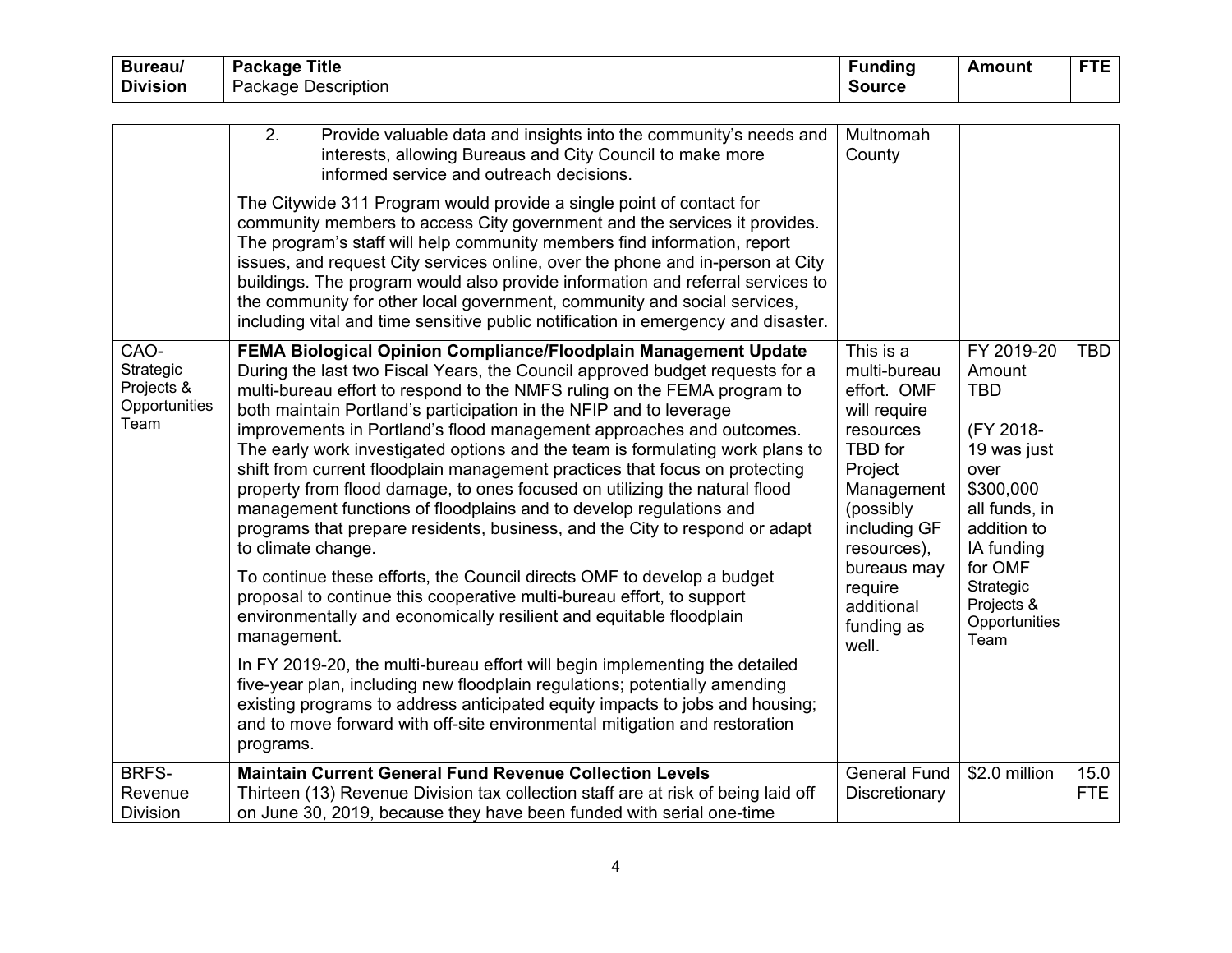| Bureau/                                    | <b>Package Title</b>                                                                                                                                                                                                                                                                                                                                                                                                                                                                                     | <b>Funding</b>              | <b>Amount</b>                                        | <b>FTE</b>        |
|--------------------------------------------|----------------------------------------------------------------------------------------------------------------------------------------------------------------------------------------------------------------------------------------------------------------------------------------------------------------------------------------------------------------------------------------------------------------------------------------------------------------------------------------------------------|-----------------------------|------------------------------------------------------|-------------------|
| <b>Division</b>                            | Package Description                                                                                                                                                                                                                                                                                                                                                                                                                                                                                      | <b>Source</b>               |                                                      |                   |
|                                            |                                                                                                                                                                                                                                                                                                                                                                                                                                                                                                          |                             |                                                      |                   |
|                                            | resources. An additional two (2) tax collection staff (for a total of 15) are at<br>risk of layoff because of operating budget shortfalls arising from the<br>reorganization of the Business Solutions Division (BSD) (staff transferred to<br>Water Bureau) and Office for Community Technology (OCT) (staff moving to<br>independent Office).                                                                                                                                                          |                             | $$1.7$ million<br>ongoing,<br>\$384,000<br>one-time) |                   |
|                                            | Detail and background on the 15 positions facing layoff follows:                                                                                                                                                                                                                                                                                                                                                                                                                                         |                             |                                                      |                   |
|                                            | 7.0 FTE: In FY 16-17, CBO reduced the ongoing CAL target for the Business<br>License Tax collection group and replaced it with one-time backfill. The<br>stated goal at the time was to coerce Multnomah County to contribute a<br>higher proportion of the budget for collection of the County's business tax.<br>The County has refused to discuss increasing their funding, leaving the<br>program with an ongoing budget shortfall.                                                                  |                             |                                                      |                   |
|                                            | 2.0 FTE: IRS Federal Taxpayer Information Exchange Program. FY19-20 will<br>be the 6th year of one-time funding for a program that has been incorporated<br>into the Division's daily operations, and all agree is generating a net positive<br>return on investment.                                                                                                                                                                                                                                    |                             |                                                      |                   |
|                                            | 3.0 FTE: In FY18-19, City Council allocated one-time funding for three<br>additional Business License Tax collection positions to handle the workload<br>related to a 50% increase in the number of accounts. Compliance with the<br>Business License Tax has been at a 14-year low. The Division's original<br>request was for three years. \$380,000 one-time for two fiscal years (FY19-20<br>and FY20-21).                                                                                           |                             |                                                      |                   |
|                                            | 3.0 FTE: When OCT and BSD were removed from the Revenue Division,<br>overhead cost recovery was lost. This overhead covers fixed expenses that<br>are allocated across all programs, like rent and management. Without backfill<br>of lost overhead, Revenue will have to cut three positions.                                                                                                                                                                                                           |                             |                                                      |                   |
| <b>BRFS-</b><br>Revenue<br><b>Division</b> | <b>Convert New Fee-Based Programs to Permanent/Ongoing</b><br>In FY 2018-19 City Council created two new programs in the Revenue<br>Division; the Rental Registration Program (3.0 FTE to track all rental locations<br>in the City of Portland) and the Accessory Dwelling Unit System Development<br>Charge waiver program (1.0 FTE monitoring SDC waivers to ensure no<br>rentals occur on short-term rental platforms for a period of ten years). Council<br>intended both programs to be permanent. | Program fees<br>and charges | \$500,000                                            | 4.0<br><b>FTE</b> |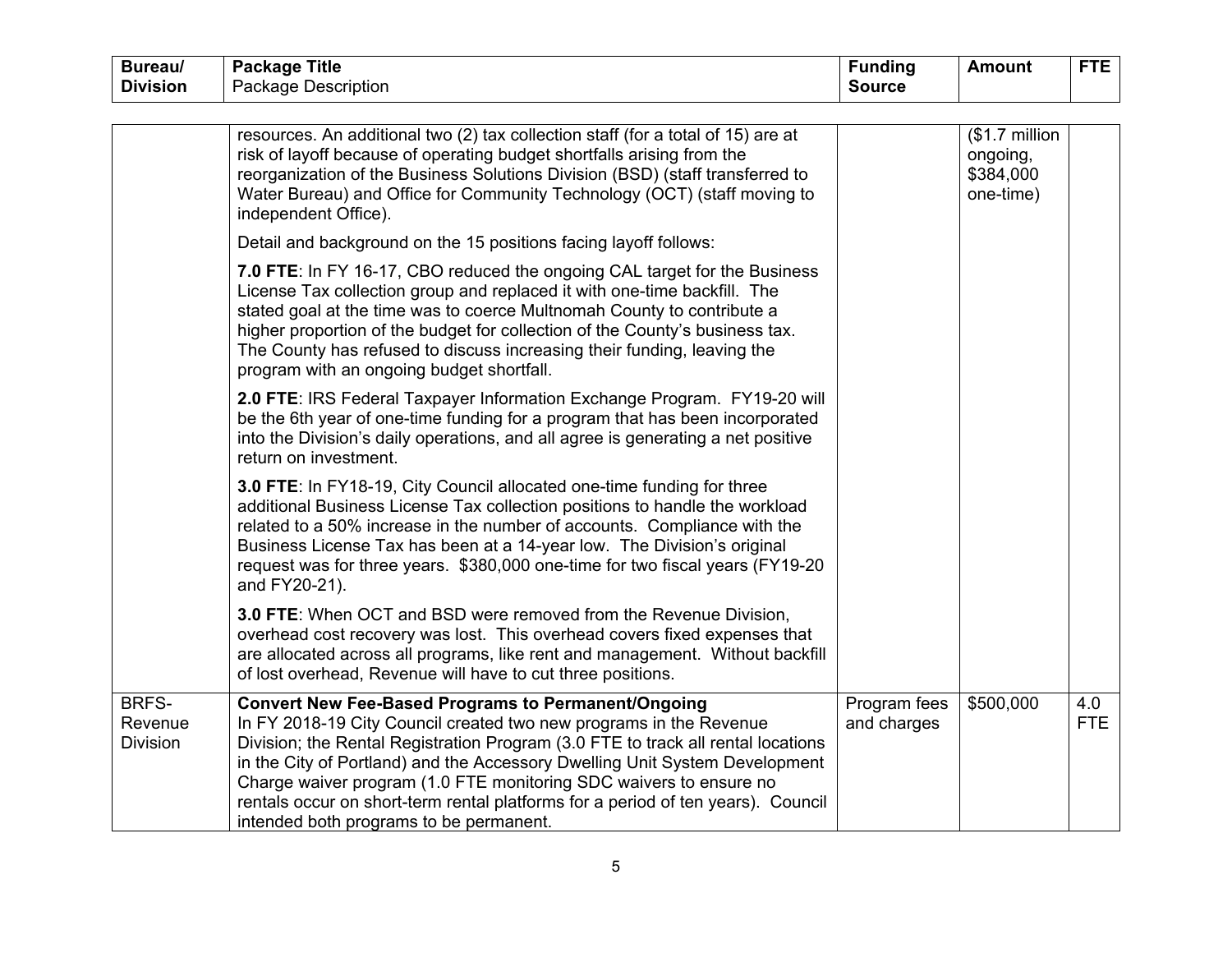| Bureau/<br><b>Division</b>                | <b>Package Title</b>                                                                                                                                                                                                                                                                                                                                                                                                                                                                                                                                                                                                                                                                                                                                                                                                                                                                                                                                         | <b>Funding</b>                                              | <b>Amount</b>                                                                                               | <b>FTE</b>  |
|-------------------------------------------|--------------------------------------------------------------------------------------------------------------------------------------------------------------------------------------------------------------------------------------------------------------------------------------------------------------------------------------------------------------------------------------------------------------------------------------------------------------------------------------------------------------------------------------------------------------------------------------------------------------------------------------------------------------------------------------------------------------------------------------------------------------------------------------------------------------------------------------------------------------------------------------------------------------------------------------------------------------|-------------------------------------------------------------|-------------------------------------------------------------------------------------------------------------|-------------|
|                                           | <b>Package Description</b>                                                                                                                                                                                                                                                                                                                                                                                                                                                                                                                                                                                                                                                                                                                                                                                                                                                                                                                                   | <b>Source</b>                                               |                                                                                                             |             |
| BRFS-<br>Revenue<br><b>Division</b>       | <b>Revenue Division Integrated Tax System</b><br>The Integrated Tax System (ITS) project will replace multiple legacy tax<br>applications in the Revenue Division. The current applications are going out of<br>support in as little as three years. The applications include the platforms that<br>administer the business license/income tax; the City and County hotel/motel<br>tax; the Arts Tax and others with revenue totaling over \$400 million. ITS is<br>expected to deliver a host of customer service and process improvements<br>including more efficient use of federal taxpayer information to administer local<br>tax law, as well as Modernized eFiling.                                                                                                                                                                                                                                                                                   | <b>General Fund</b><br>Discretionary<br>one-time            | \$9.5 million<br>in FY 2019-<br>$20$ , and<br>\$25-30<br>million over<br>the duration<br>of the<br>project. | 15.0        |
| <b>BRFS-Risk</b><br>Management<br>and BTS | <b>Cyber security insurance policy</b><br>Currently the City self-insures all cyber risk exposures from ransomware to<br>malware, phishing and social engineering. These types of threats are not<br>unfamiliar to the City. In certain cases, the City has already experienced<br>similar threats. The uncertainty is when will the City be impacted by a threat<br>and how much will it cost. Retaining this financial risk is not prudent. The loss<br>to the City can be costly and interrupt the City's business operations.<br>Transferring this financial risk to an insurance company is practicable and<br>cost effective in comparison to self-insuring. Insurance will cover the cost of<br>incurred legal fees and expenses, cover the cost of notifying customers about<br>a data breach, restore personal identities of affected customers, recover<br>compromised data, repair damaged computer systems and protect the City's<br>reputation. | <b>Ongoing BTS</b><br>Information<br>Security rates         | \$250,000                                                                                                   | $\mathbf 0$ |
| <b>BHR</b>                                | <b>Casual and Temporary Hiring Process</b><br>Historically casual, temporary and seasonal positions have not been<br>advertised through NEOGOV to ensure equitable access and opportunity for<br>interested parties to submit interest. This has resulted in the inability to<br>generate Affirmative Action reports on the casual/temporary/seasonal<br>workforce, and selection that is not transparent. Reporting on all employees<br>including temporary staff, as well as posting positions with the state                                                                                                                                                                                                                                                                                                                                                                                                                                              | <b>General Fund</b><br>Discretionary<br>and GFOH<br>Ongoing | <b>TBD</b>                                                                                                  | 1.0         |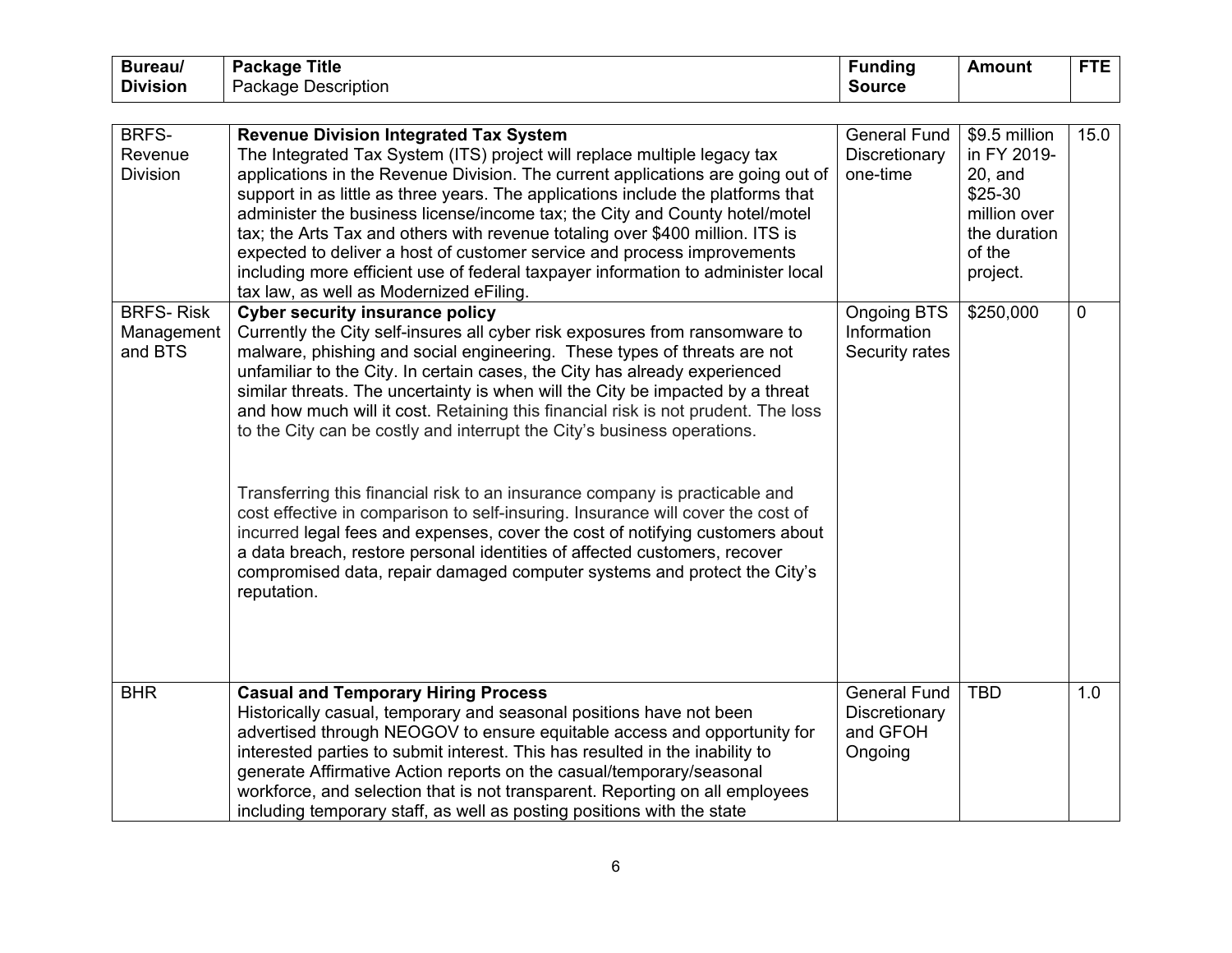| Bureau/         | <b>Package Title</b>                                                                                                                                                                                                                                                                                                                                                                                                                                                                | <b>Funding</b>                                   | <b>Amount</b> | <b>FTE</b>  |
|-----------------|-------------------------------------------------------------------------------------------------------------------------------------------------------------------------------------------------------------------------------------------------------------------------------------------------------------------------------------------------------------------------------------------------------------------------------------------------------------------------------------|--------------------------------------------------|---------------|-------------|
| <b>Division</b> | Package Description                                                                                                                                                                                                                                                                                                                                                                                                                                                                 | <b>Source</b>                                    |               |             |
|                 |                                                                                                                                                                                                                                                                                                                                                                                                                                                                                     |                                                  |               |             |
|                 | employment agency is a requirement of the Office of Federal Contract<br>Compliance Programs (OFCCP).                                                                                                                                                                                                                                                                                                                                                                                |                                                  |               |             |
|                 | BHR confirmed with the Affirmative Action consultant, Berkshire Associates,<br>the historical practice outlined above is out of compliance with OFCCP<br>standards. In the event of an audit the City would be at risk. In addition, BHR<br>met with the City Attorney's office and confirmed that posting all casual,<br>temporary and seasonal positions is necessary from a compliance<br>perspective, in addition to ensuring veteran's preference is appropriately<br>applied. |                                                  |               |             |
|                 | The goal is to fund 1 FTE to support casual, temporary and seasonal hires.<br>Ideally the position would be allocated to an Human Resources Analyst I or II<br>classification with an anticipated starting annual salary of $$65,000 - 70,000$ .                                                                                                                                                                                                                                    |                                                  |               |             |
| <b>BHR</b>      | <b>Central Accommodations Fund</b><br>The Central Accommodations Fund will finance approved workplace<br>accommodations for job applicants, interns, employees, and elected officials<br>with disabilities. The Fund will simultaneously promote an equitable work<br>environment for people with disabilities and facilitate the City's compliance<br>with its legal obligations under Title I of the Americans with Disabilities Act<br>(ADA) and Oregon state law.               | <b>General Fund</b><br>Discretionary<br>one-time | \$500,000     | $\mathbf 0$ |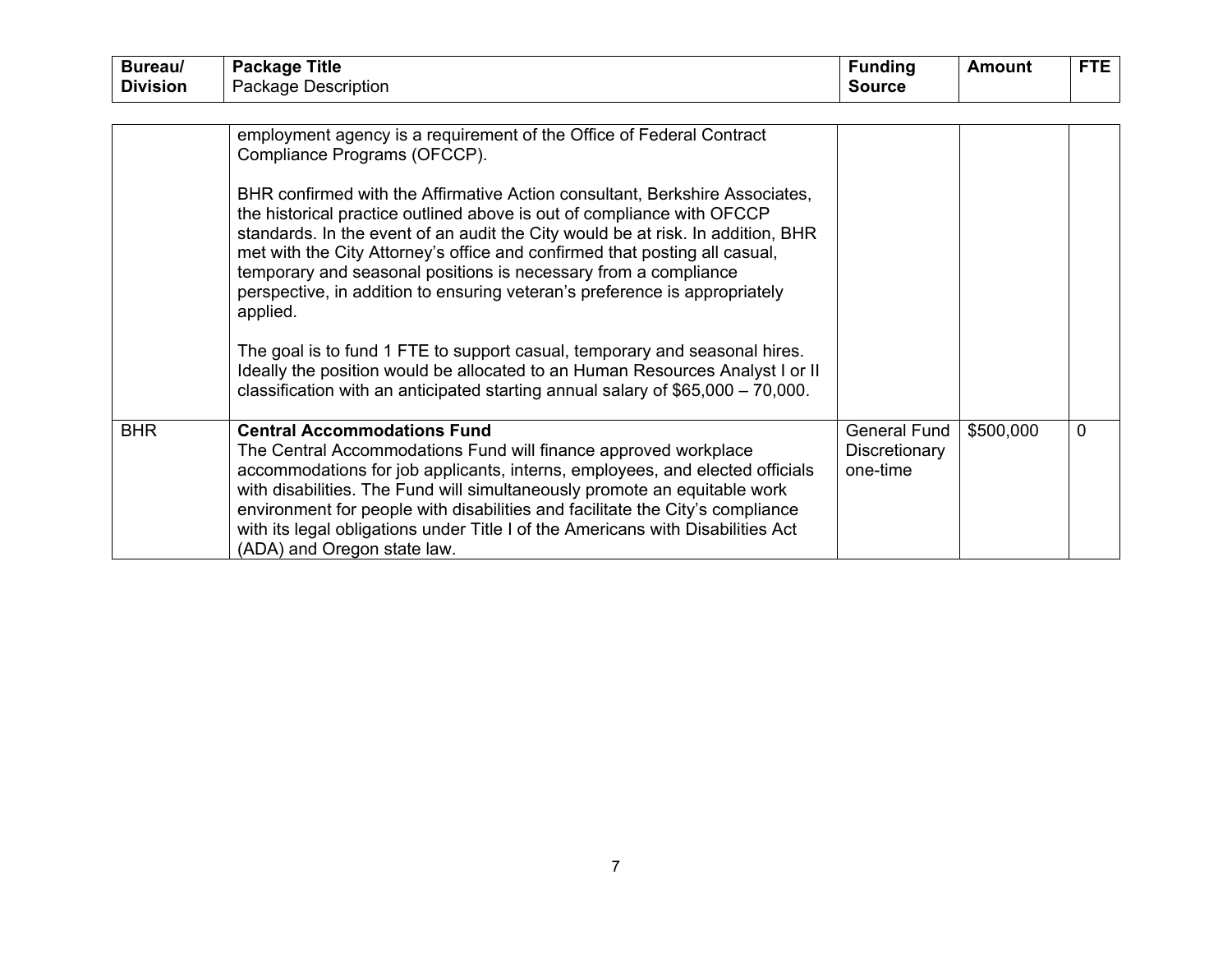## **OMF FY 2019-20 Requested Budget OMF Advisory Committee**

Summary of General Fund packages - Adds

## Packages requesting ongoing General Fund discretionary and **General Fund Overhead (GFOH)** funding

| Decision Package                        | <b>GF/GFOH</b> | Other* | Total     |
|-----------------------------------------|----------------|--------|-----------|
| <b>BHR</b> - Temporary and Casual Hires | \$110,000      | \$0    | \$110,000 |
| Subtotal                                | \$110,000      | \$0    | \$110,000 |

#### Packages requesting one-time **General Fund Discretionary** funding, or wholly discretionary (i.e. Revenue Division)

| Decision Package                                                           | <b>GF Discr.</b> | Other*    | Total        |
|----------------------------------------------------------------------------|------------------|-----------|--------------|
| BHR - ADA Fund                                                             | \$500,000        | \$0       | \$500,000    |
| Revenue Division - Integrated Tax System                                   | \$9.800.000      | \$0       | \$9.800.000  |
| Revenue Division - Maintain Current General Fund Revenue Collection Levels | \$2,043,070      | \$0       | \$2,043,070  |
| Revenue Division - Convert New Fee-Based Programs to Permanent/Ongoing     | \$447.500        | \$153.625 | \$601.125    |
| Subtotal                                                                   | \$12,790,570     | \$153,625 | \$12,944,195 |

Packages requesting one-time **General Fund Capital Set-Aside** funding

|                                                         | <b>GF Capital Set-</b> |        |             |
|---------------------------------------------------------|------------------------|--------|-------------|
| Decision Package                                        | Aside                  | Other* | Total       |
| CAO - Facilities - Justice Center Elevators Replacement | \$2.900.000            | \$0    | \$2,900,000 |
|                                                         |                        |        |             |

#### **Grand Total \$15,800,570 \$153,625 \$15,954,195**

\*"Other" funds includes revenue fees and charges.

\*\*CAO BiOP is expected to be a decision package submitted by BPS, est. cost \$1.3M

\*\*\*311 is expected to be a decision package submitted by Civic Life.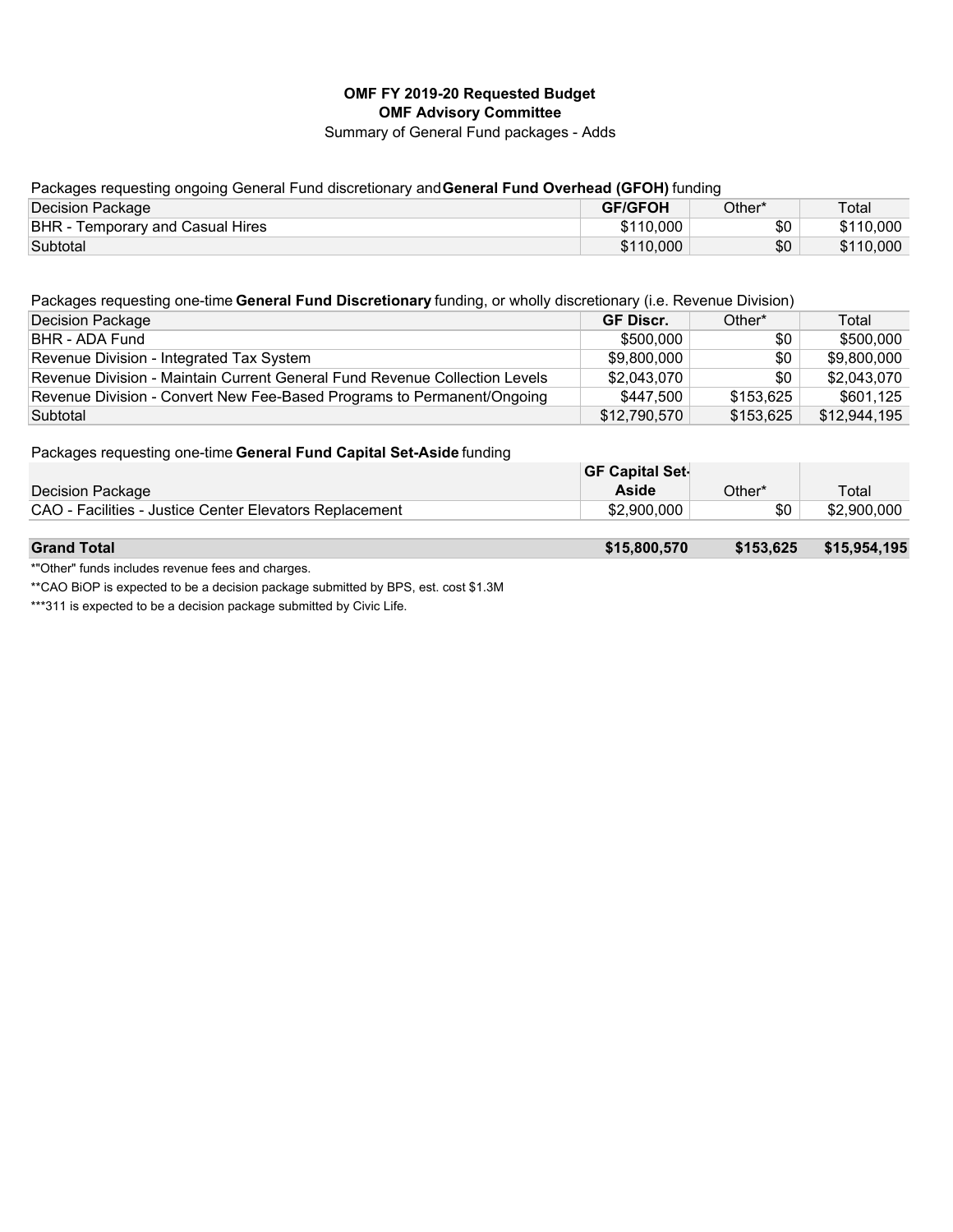# **GFOH Impact of General Fund packages**

| <b>Bureau</b>                                     | <b>Amount</b> |
|---------------------------------------------------|---------------|
| General Fund (as product of the GFOH Model)       | \$51,514      |
| Office of the City Attorney                       | \$0           |
| Office of the City Auditor                        | \$0           |
| <b>City Budget Office</b>                         | \$0           |
| Office for Community Technology                   | \$53          |
| Bureau of Fire & Police Disability & Retirement   | \$288         |
| <b>Bureau of Development Services</b>             | \$4,692       |
| <b>Bureau of Emergency Communications</b>         | \$1,860       |
| Portland Bureau of Emergency Management           | \$0           |
| <b>Bureau of Environmental Services</b>           | \$12,088      |
| Fund & Debt Management                            | \$0           |
| <b>Portland Fire &amp; Rescue</b>                 | \$4           |
| <b>Office of Government Relations</b>             | \$0           |
| Portland Housing Bureau                           | \$1,744       |
| Office of Equity & Human Rights                   | \$0           |
| Office of the Mayor                               | \$0           |
| Office of Neighborhood Involvement                | \$0           |
| <b>Commissioner of Public Affairs</b>             | \$53          |
| <b>Portland Parks &amp; Recreation</b>            | \$2,140       |
| <b>Portland Police Bureau</b>                     | \$0           |
| Bureau of Planning & Sustainability               | \$342         |
| <b>Commissioner of Public Safety</b>              | \$0           |
| <b>Commissioner of Public Utilities</b>           | \$0           |
| <b>Commissioner of Public Works</b>               | \$0           |
| <b>Special Appropriations</b>                     | \$0           |
| Office of Sustainable Development                 | \$0           |
| Portland Bureau of Transportation                 | \$13,689      |
| <b>Portland Water Bureau</b>                      | \$9,463       |
| Portland Development Commission                   | \$491         |
| Office of Management and Finance                  | \$0           |
| OMF - Bureau of Revenue and Financial Services    | \$160         |
| OMF - Office of the Chief Administrative Officer  | \$418         |
| OMF - Bureau of Human Resources                   | \$570         |
| <b>OMF - Bureau of Internal Business Services</b> | \$5,888       |
| OMF - Bureau of Technology Services               | \$4,541       |
| Transfers to Bureaus/Funds (as noted in CAL)      | \$0           |
| Other Targets (as noted in CAL)                   | \$0           |
| <b>Total Targets</b>                              | \$110,000     |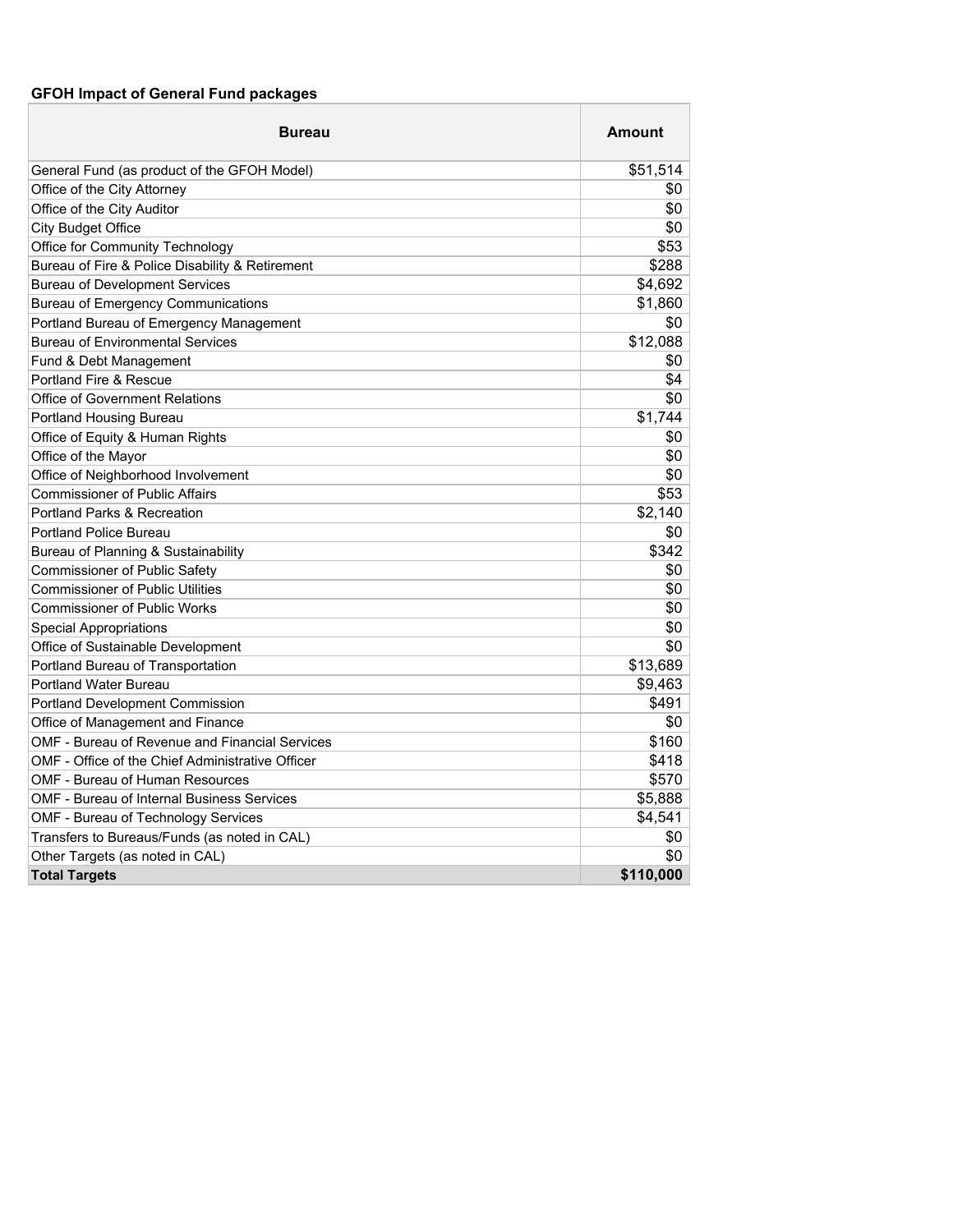#### **Impact of FY 2019-20 OMF internal service fund add packages on City bureaus**

| <b>Sum of Amount</b>                                       | <b>Column Labels</b> |                                  |                   |                 |                 |                               |                   |                    |
|------------------------------------------------------------|----------------------|----------------------------------|-------------------|-----------------|-----------------|-------------------------------|-------------------|--------------------|
|                                                            |                      | <b>Facilites</b>                 |                   |                 |                 |                               |                   |                    |
|                                                            |                      | program                          |                   |                 |                 |                               |                   |                    |
|                                                            |                      | <b>Facilites coordinator and</b> |                   |                 | <b>Portland</b> |                               |                   |                    |
|                                                            | dispatcher and       | two utility                      |                   |                 | <b>Building</b> |                               |                   |                    |
|                                                            | two                  | workers for                      |                   | Portland        | technology      |                               | <b>Risk</b>       |                    |
|                                                            | maintenance          | <b>Portland</b>                  |                   | <b>Building</b> | operations,     | Second                        | <b>Management</b> |                    |
|                                                            | technicians for      | <b>Building, City</b>            | <b>Facilities</b> | appliances and  |                 | maintenance, childcare center | cyber security    |                    |
|                                                            | <b>Portland</b>      | Hall, and 1900                   | security          | furniture       | and             | in the Portland               | insurance         |                    |
| <b>Row Labels</b>                                          | <b>Building</b>      | <b>Building</b>                  | manager           | replacement     | replacement     | <b>Building</b>               | policy            | <b>Grand Total</b> |
| <b>CityFleet Operating Fund</b>                            |                      |                                  | \$7,728           |                 |                 |                               | \$2,085           | \$9,813            |
| <b>Development Services Fund</b>                           |                      | \$95,783                         | \$19,507          |                 |                 |                               | \$10,961          | \$126,251          |
| <b>Emergency Communication Fund</b>                        |                      |                                  | \$4,983           |                 |                 |                               | \$4,708           | \$9,691            |
| <b>Environmental Remediation Fund</b>                      |                      |                                  | \$3,797           |                 |                 |                               |                   | \$3,797            |
| <b>Facilities Services Operating Fund</b>                  | \$16,974             | \$4,644                          | \$17,054          | \$28,155        | \$25,563        | \$14,701                      | \$1,231           | \$108,321          |
| <b>General Fund</b>                                        | \$112,350            | \$217,687                        | \$100,131         | \$186,360       | \$169,201       | \$97,307                      | \$166,198         | \$1,049,234        |
| Bureau of Planning & Sustainability                        |                      | \$21,015                         | \$4,331           |                 |                 |                               | \$3,095           | \$28,441           |
| <b>City Budget Office</b>                                  | \$5,129              | \$2,841                          | \$190             | \$8,508         | \$7,725         | \$4,442                       | \$406             | \$29,241           |
| <b>Commissioner of Public Affairs</b>                      |                      | \$8,266                          | \$1,669           |                 |                 |                               | \$488             | \$10,423           |
| <b>Commissioner of Public Safety</b>                       |                      | \$7,728                          | \$1,562           |                 |                 |                               | \$241             | \$9,531            |
| <b>Commissioner of Public Utilities</b>                    |                      | \$8,286                          | \$1,672           |                 |                 |                               | \$226             | \$10,184           |
| <b>Commissioner of Public Works</b>                        |                      | \$7,681                          | \$1,553           |                 |                 |                               | \$271             | \$9,505            |
| <b>Office of Government Relations</b>                      |                      | \$4,280                          | \$1,109           |                 |                 |                               | \$251             | \$5,640            |
| Office of Management & Finance                             | \$67,920             | \$37,741                         | \$2.467           | \$112.662       | \$102,289       | \$58,826                      | \$7.711           | \$389,615          |
| Office of Neighborhood Involvement                         |                      | \$10,193                         | \$2,622           |                 |                 |                               | \$1,786           | \$14,601           |
| Office of the City Attorney                                |                      | \$36,109                         | \$7,187           |                 |                 |                               | \$1,801           | \$45,097           |
| Office of the City Auditor                                 |                      | \$35,889                         | \$12,553          |                 |                 |                               | \$1,711           | \$50,153           |
| Office of the Mayor                                        |                      | \$16,040                         | \$3,220           |                 |                 |                               | \$564             | \$19,824           |
| Portland Bureau of Emergency Management                    |                      |                                  | \$3,864           |                 |                 |                               | \$575             | \$4,439            |
| Portland Parks & Recreation                                | \$39,301             | \$21,618                         | \$1,401           | \$65,190        | \$59,188        | \$34,039                      | \$91,255          | \$311,992          |
| Portland Police Bureau                                     |                      |                                  | \$54,731          |                 |                 |                               | \$33,551          | \$88,282           |
| Portland Fire & Rescue                                     |                      |                                  |                   |                 |                 |                               | \$20,123          | \$20,123           |
| <b>Portland Housing Bureau</b>                             |                      |                                  |                   |                 |                 |                               | \$1,764           | \$1,764            |
| Office of Equity & Human Rights                            |                      |                                  |                   |                 |                 |                               | \$379             | \$379              |
| <b>Health Insurance Operating Fund</b>                     | \$4.161              | \$1.300                          | \$82              | \$6,902         | \$6,266         | \$3,604                       |                   | \$22,314           |
| <b>Insurance and Claims Operating Fund</b>                 | \$5,630              | \$3,128                          | \$210             | \$9,339         | \$8,479         | \$4,876                       | \$435             | \$32,098           |
| <b>Parking Facilities Fund</b>                             |                      |                                  | \$22,135          |                 |                 |                               |                   | \$22,135           |
| <b>Printing &amp; Distribution Services Operating Fund</b> |                      | \$1,272                          | \$1,489           |                 |                 |                               | \$595             | \$3,356            |
| <b>Sewer System Operating Fund</b>                         | \$111,474            | \$44,671                         | \$8,975           | \$184,908       | \$167,883       | \$96,549                      | \$15,840          | \$630,299          |
| <b>Spectator Facilities Operating Fund</b>                 |                      | \$191                            | \$17              |                 |                 |                               | \$80              | \$288              |
| <b>Technology Services Fund</b>                            | \$47,010             | \$32,150                         | \$12,271          | \$77,978        | \$70,798        | \$40,716                      | \$6,584           | \$287,506          |
| <b>Transportation Operating Fund</b>                       | \$99,096             | \$58,370                         | \$9,965           | \$164,377       | \$149,242       | \$85,828                      | \$24,069          | \$590,947          |
| <b>Water Fund</b>                                          | \$114,496            | \$62,584                         | \$22,102          | \$189,920       | \$172,434       | \$99,166                      | \$16,431          | \$677,133          |
| Workers' Comp. Self Insurance Operating Fund               | \$6,066              | \$3,368                          | \$225             | \$10,061        | \$9,135         | \$5,253                       | \$213             | \$34,321           |
| Fire & Police Disability & Retirement Fund                 |                      |                                  |                   |                 |                 |                               | \$461             | \$461              |
| <b>Hydroelectric Power Operating Fund</b>                  |                      |                                  |                   |                 |                 |                               | \$109             | \$109              |
| <b>Grand Total</b>                                         | \$517,256            | \$525,148                        | \$230,671         | \$858,000       | \$779,000       | \$448,000                     | \$250,000         | \$3,608,075        |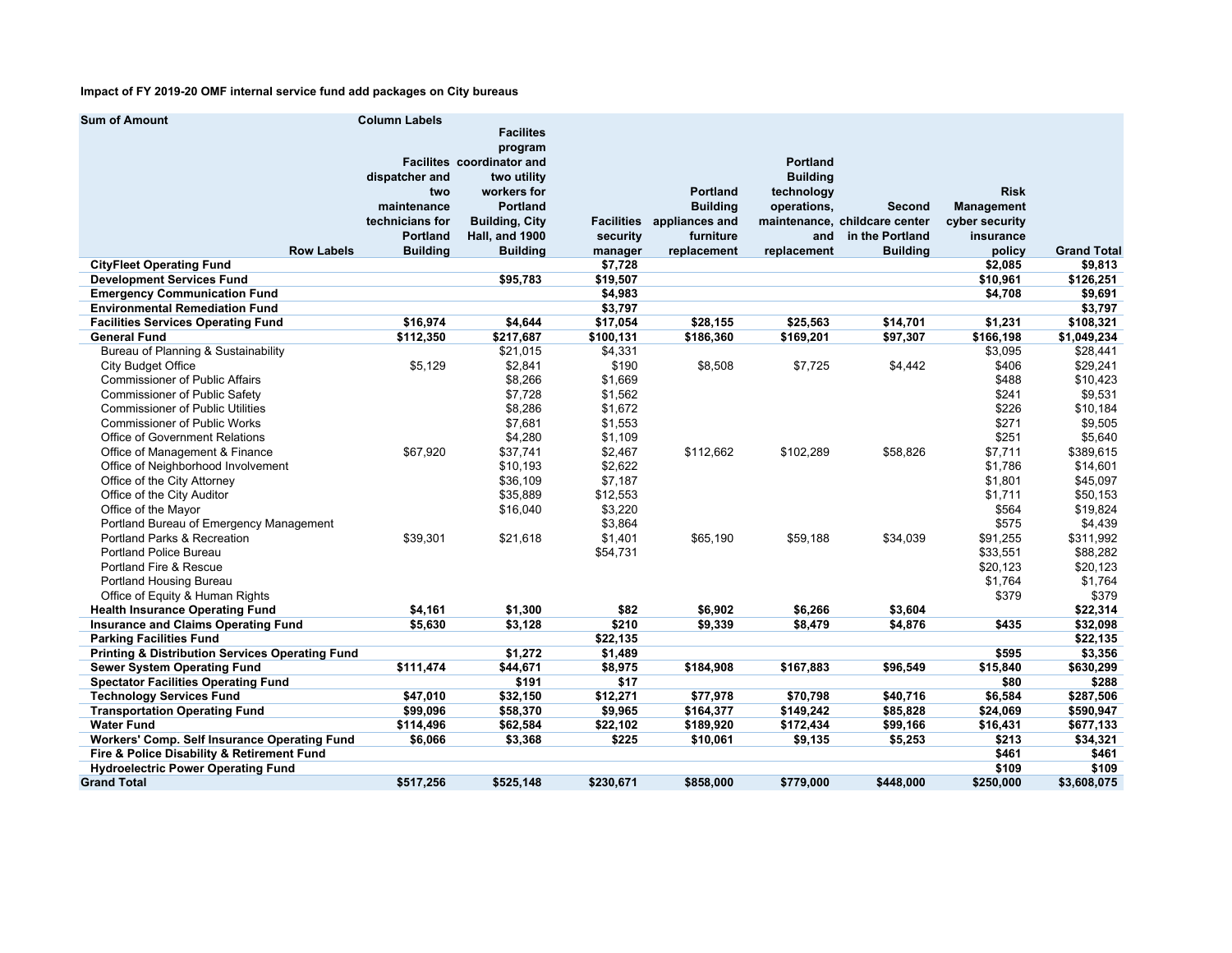| <b>Sum of Amount</b> | <b>Column Labels</b>     |                          |                                             |                    |
|----------------------|--------------------------|--------------------------|---------------------------------------------|--------------------|
|                      |                          | <b>Portland Building</b> |                                             |                    |
|                      | <b>Portland Building</b> | technology operations,   |                                             |                    |
|                      | appliances and furniture |                          | maintenance, and Second childcare center in |                    |
| <b>Row Labels</b>    | replacement              | replacement              | the Portland Building                       | <b>Grand Total</b> |
| <b>General Fund</b>  | \$50,763                 | \$46,089                 | \$26,505                                    | \$123,357          |
| <b>BES</b>           | (\$28,924)               | (\$26,261)               | (\$15,102)                                  | (\$70,287)         |
| Water                | (\$33,936)               | (\$30,812)               | (\$17,720)                                  | (\$82,468)         |
| <b>PBOT</b>          | (\$61,799)               | (\$56,109)               | (\$32,268)                                  | (\$150, 177)       |
| <b>BTS</b>           | (\$31,305)               | (\$28,422)               | (\$16,346)                                  | (\$76,072)         |
| <b>BDS</b>           | \$138,339                | \$125,601                | \$72,233                                    | \$336,173          |
| P&D                  | \$1,316                  | \$1,194                  | \$687                                       | \$3,197            |
| <b>Facilities</b>    | (\$16,456)               | (\$14,941)               | (\$8,592)                                   | (\$39,990)         |
| Health               | (\$3,814)                | (\$3,462)                | (\$1,991)                                   | (\$9,267)          |
| Insurance & Claims   | (\$6,731)                | (\$6,111)                | (\$3,514)                                   | (\$16,356)         |
| <b>Workers' Comp</b> | (\$7,453)                | (\$6,766)                | (\$3,891)                                   | (\$18,110)         |
| F&P D&R              | \$0                      | \$0                      | \$0                                         | \$0                |
| <b>CHIF</b>          | \$0                      | \$0                      | \$0                                         | \$0                |
| <b>Grand Total</b>   | \$0                      | \$0                      | (\$0)                                       | \$0                |

**Impact of FY 2019-20 OMF internal service fund add packages on City funds in FY 2020-21 when blended downtown office space rates begin**